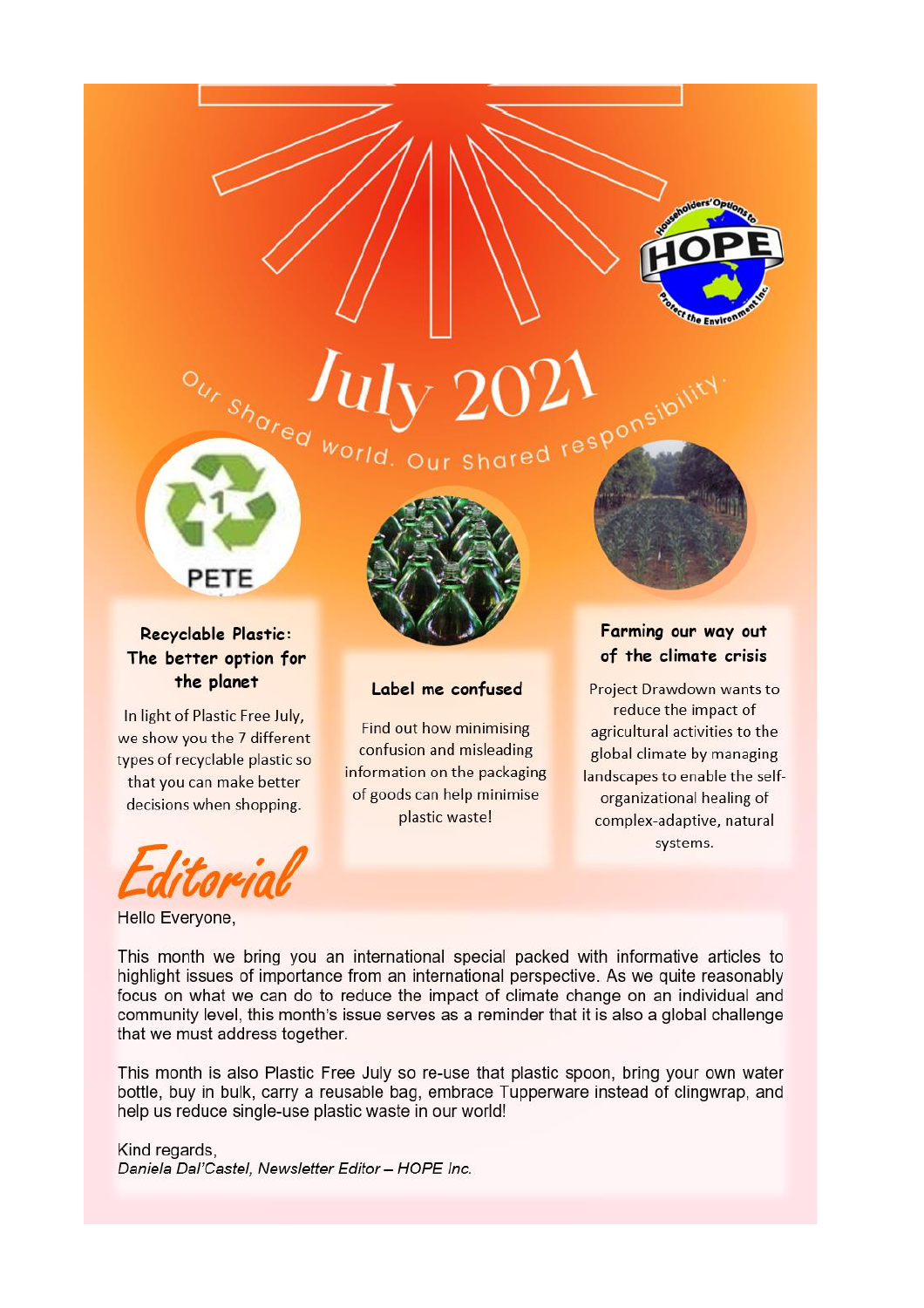

**Householders' Options to Protect the Environment Inc. PO Box 6118 – Clifford Gardens, TOOWOOMBA QLD 435 (22 Vacy Street, Toowoomba QLD 4350) Ph 07 4639 2135; Email: [office@hopeaustralia.org.au](about:blank) Website: [www.hopeaustralia.org.au](about:blank) Facebook: [www.facebook.com/Householders.Options.to.Protect.the.Environment](about:blank) ACNC Registered Charity | ABN 48 036 173 161**

# **HOPE E-news Bulletin 2021 #07 --- July 2021**

*The following items have been gathered from various e: newsletters received by HOPE in recent times; and/or prepared specifically by HOPE members and supporters. If you have any news to contribute, please forward to [office@hopeaustralia.org.au](about:blank) . Deadline for articles is 15th day of the month.*

# **Editorial**

*Hello Everyone,*

*This month we bring you an international special packed with informative articles to highlight issues of importance from an international perspective. As we quite reasonably focus on what we can do to reduce the impact of climate change on an individual and community level, this month's issue serves as a reminder that it is also a global challenge that we must address together.*

*This month is also Plastic Free July so re-use that plastic spoon, bring your own water bottle, buy in bulk, carry a reusable bag, embrace Tupperware instead of clingwrap, and help us reduce single-use plastic waste in our world!*

*Kind regards, Daniela Dal'Castel, Newsletter Editor – HOPE Inc.*

# **HOPE Office News --- July 2021**

*Good morning folks,*

*In recent times, our membership numbers have decreased significantly – and so, I need your help by inviting your networks to support the work of HOPE. Membership and Volunteer details are available a[t HOPE Australia Protect the](http://www.hopeaustralia.org.au/membership/)  [Environment: Membership](http://www.hopeaustralia.org.au/membership/) .*

*Also, we urgently need to raise funds to cover our annual operating expenses. Donations can be made directly to our Public Fund account at [HOPE Australia Protect the Environment: Donations](http://www.hopeaustralia.org.au/donations/) .*

*A copy of the Minutes from June's Ordinary Meting is now available a[t HOPE Australia Protect the Environment:](http://www.hopeaustralia.org.au/home/committee-reports/)  [Committee Reports.](http://www.hopeaustralia.org.au/home/committee-reports/)*

*Lastly, we welcome Stephanie Polinar as our new Website Content Officer.*

*Regards,*

*Frank Ondrus, Office Manager – HOPE Inc., ph. 07 4639 2135*

## *June highlights from the Office:*

- *Accounts paid – Membership Renewal 2021-22 with Volunteering Queensland; and Annual Hosting of our website with CLEVVI (Toowoomba)*
- *Submitted online grant application to Arrow Energy's Brighter Futures Program re: Development of 3-fold Waste Minimisation brochure.*
- *Issued nationally e: Media Releases re: Report on HOPE's 'After the Virus' Podcast series' and "Introduction to Eco-Social Work in Australia*
	- *New "Special Report" assignments are proposed for the subjects of:*
		- *Review of "Recommendations to strengthen the EPBC Act;*
		- *'Opportunities to better protect our Threatened Species';*
		- *'Dealing with Invasive Species (plants and animals";*
		- *"Transitioning to Sustainable Energy Future";*
		- *"The need to Eliminate Nuclear Weapons, Globally" and*
		- *An overview of the GM-FREE Australia Alliance and its supporters"*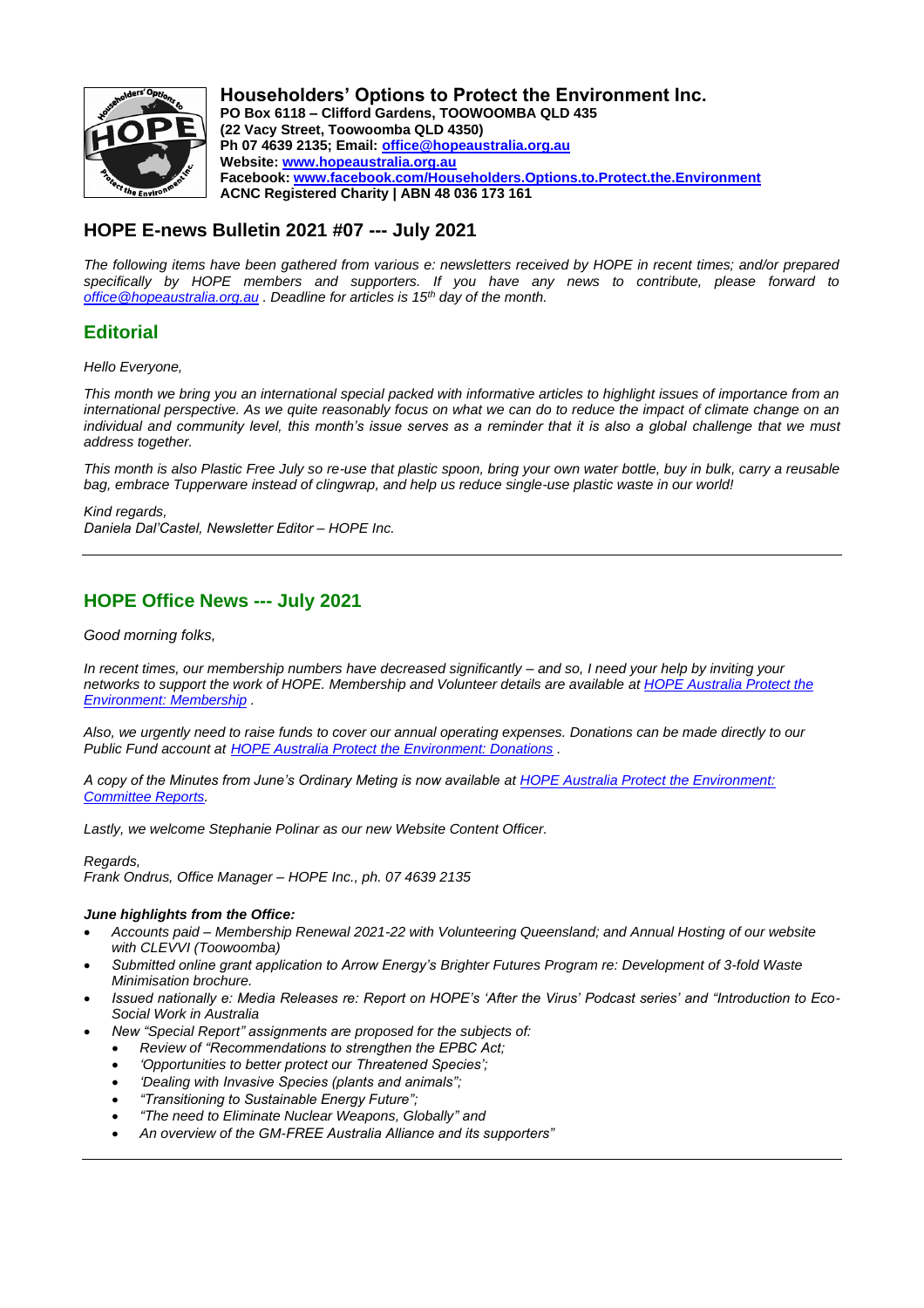# **International Articles**



# **The Alliance of World Scientists -** [scientistswarning.forestry.oregonstate.edu](about:blank)

*By Xiang 'Phoebe' Huang - HOPE researcher Qld*

#### **Main Aims**

**The Alliance of World Scientists (AWS)`s goal** is to be a collective international voice of many scientists regarding global climate and environmental trends and how to turn accumulated knowledge into action. AWS is the only independent, grass-roots organization comprised of scientists from around the world committed to the well-being of humanity and the planet.

#### **Current projects**

AWS collected the scientists' opinion about the article "World Scientists' Warning of a Climate Emergency" by Ripple et al., which was recently published in BioScience Magazine. The current number of signatories is 13,802 from 156 countries.

Current number of signatories: 13,802 from 156 countries



#### **Access to resources**

The climate crisis has arrived and is accelerating faster than many scientists expected. It is more severe than anticipated, threatening natural ecosystems and the fate of humanity. AWS listed several Journal Articles related to Scientists<br>Warning, download the full articles at Warning, download the full articles at [https://scientistswarning.forestry.oregonstate.edu/journal-articles-related](about:blank)[scientists-warning](about:blank)



AWS listed several Videos related to World Scientists` Warning of a Climate<br>Emergency, find the full information at Emergency, [https://scientistswarning.forestry.oregonstate.edu/videos](about:blank)

# **Do you know the 7 different types of recyclable plastics?**

*Provided by Bobby Firestein, Ecoprint.com*

The benefits of plastic are undeniable. The material is cheap, lightweight and easy to produce. These qualities have led to its boom over the past century. And the trend will certainly continue as global plastic production skyrockets over the next 10-15 years.



Unfortunately, we are already unable to cope with the amount of plastic waste we generate. Of the 8.3 billion metric tons that have been produced, 6.3 billion metric tons have become waste; with only 9% having been recycled. The vast majority accumulates in landfills or is sloughed off in the natural environment as litter. Some 13 million tons of plastic enter our waterways every year, with most of that ending up in our oceans. This waste harms biodiversity, economies and, potentially, our own health.

Clearly plastic pollution is a menace that needs to be addressed. While we should all strive to use less plastic in our daily lives, we can also make a serious commitment to recycling.

The first step to effective plastic recycling is learning about the different types of recyclable plastics.

#### **How to identify recyclable plastics**

If you look at the plastic storage containers in your home, you'll find numbers engraved on them. These are the SPI Resin Identification Codes ("SPI Symbols"), a set of symbols placed on plastic items to identify the resin type that the items were made from. It's these plastic recycling codes that help you differentiate between recyclable and nonrecyclable plastics.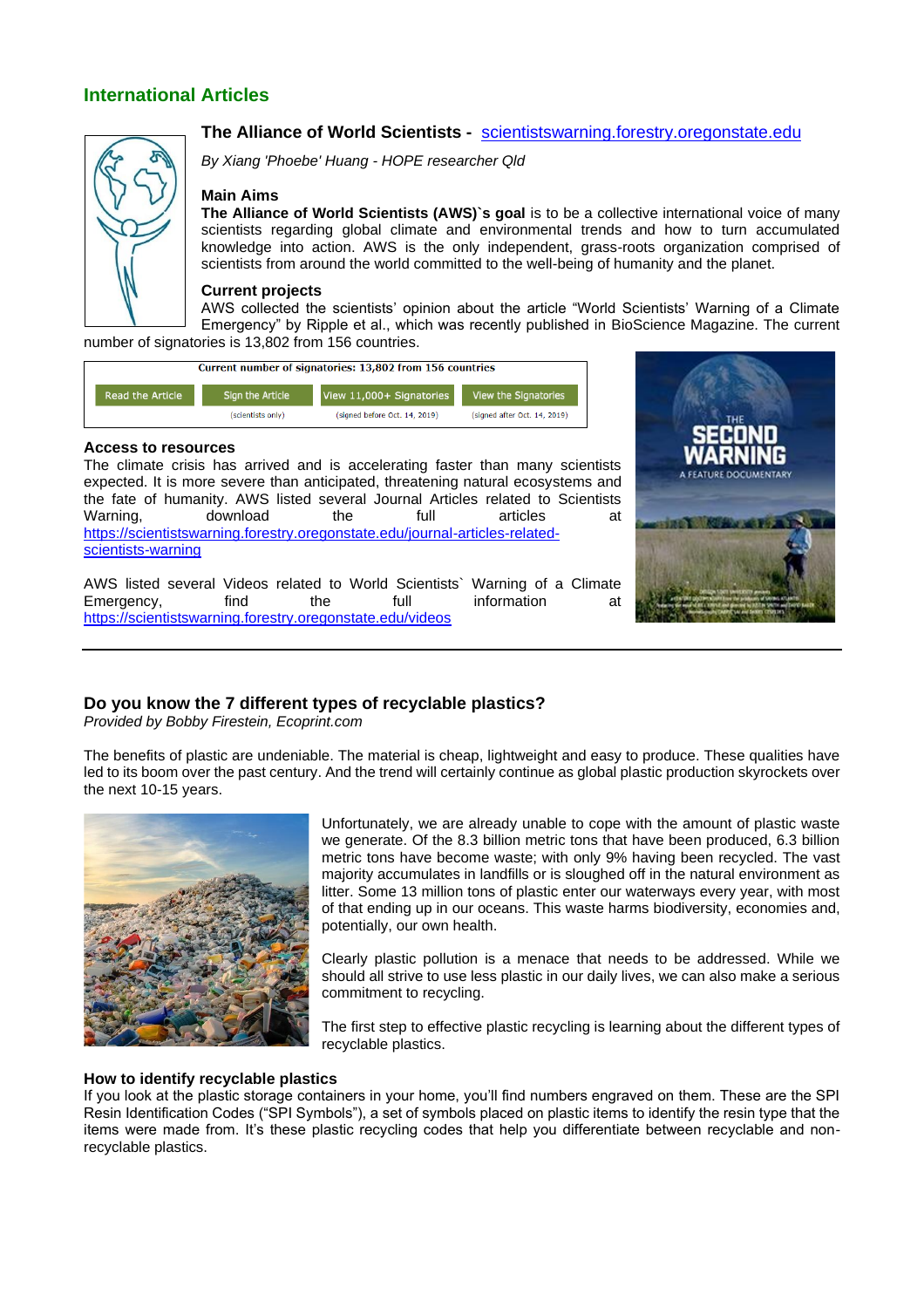There are seven types of plastics in common use:

## **1. PET (Polyethylene Terephthalate)**

PET is a common form of single use plastic mainly used for water and soda bottles. Although these plastics are commonly used, they pose a danger when it comes to reuse. The antimony trioxide used to make these plastic containers is carcinogenic. So, as part of your recycling program, be cautious on how long you keep foods in these containers.

# **2. High-Density Polyethylene (HDPE)**

Used for things like milk jugs, detergent bottles, and toys, HDPEs are considered one of the safest types of plastic and are the most recycled. Most of them are safe to reuse, which gives you multiple ways to recycle, especially at home. Before putting them into the recycling bin, you can try reusing them for everything from storing cereals to carrying water.

## **3. Polyvinyl Chloride (PVC)**

PVC is used in toys, plastic wrap, pipes, and other household items like garden hoses. PVC poses an environmental and health risk, and products made with PVC cannot be recycled. Therefore, it is best to avoid using PVC if possible.

## **4. Low-Density Polyethylene (LDPE)**

LDPE plastics are thin, less dense, and less crystalline, making them more flexible. They are commonly used for items like plastic bags and squeeze bottles. LDPEs are safe, cheap to process, and have infinite uses. These properties make it difficult to recycle, but many communities are starting to accept LDPEs as part of their recycling programs.

# **5. Polypropylene (PP)**

Most PPs fall between LDPEs and HDPEs, hence they are relatively safe to use. PPs are commonly used in disposable diapers, yogurt containers, chip bags and rope. Because of their heat-resistant qualities, they're also popular for hot food containers. Unfortunately, only about 3% of PPs are recycled. In fact, some research suggests



PPs should not be part of plastic recycling and waste management in the United States.

## **6. Polystyrene (PS)**

PS plastics are commonly used for egg cartons, packing peanuts, food containers and more. Elements disperse this ultralightweight plastic, and bits of PS end up on beaches and in the ocean. The consequences of PS on human and marine life are yet to be calculated. Consumers are advised to stay away from PS plastics since they are not widely recyclable and pose a health risk.

## **7. Other**

These are plastics that are not identified by numbers 1-6. They are a combination of different materials, such as polycarbonates and BPA. There are many health complications tied to these materials, and they are not reusable or recyclable. It is best to avoid these plastics altogether, but especially for things like children's food.

Despite the efforts by researchers and manufacturers to create unique plastics, most of them still end up in our waterways and landfills. And many recyclable plastics cause serious health problems; they shouldn't be used, let alone recycled. If you are committed to fighting environmental pollution, find out which plastics can be recycled and do your part. And above all, swap out plastic items for more sustainable, reusable options.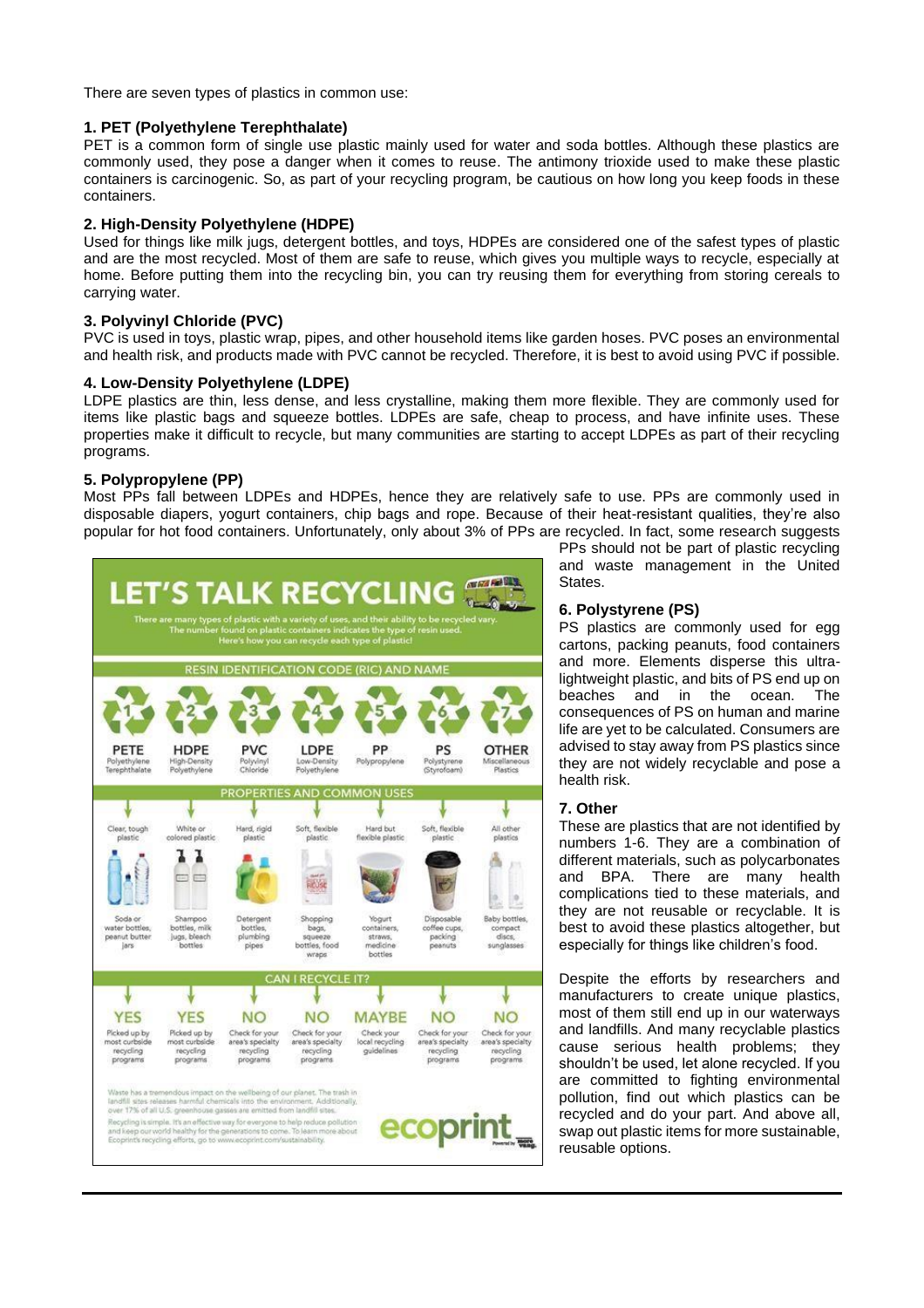# **Overview of Future Earth newsletter**

*By Adam Walter – HOPE Researcher Qld*



**Who are Future Earth?** Aldo Leopold, the father of wildlife conservation, believed that ecologists saw marks of death in a world that otherwise believed itself well and refused to be told otherwise. Since its launch in 2015, Future Earth, the world's largest global community of sustainability scientists, is the informed voice notifying the world of these urgent marks of death, through research, innovation and sustainable practices, encompassed in an Earth systems-based approach (Figure 1). This kind of approach examines the This kind of approach examines the

interconnectedness of humans and the major Earth systems – climate, terrestrial, oceanic, water cycle, urban growth, economic development, biodiversity, socio-political systems and energy consumption (Future Earth 2021a). They aim to achieve visions of a sustainable and equitable world by using the best available research and acquired knowledge to proactively develop solutions to support the interconnectedness of. Currently, in a welcome sign of the times, Future Earth are shifting their management structures to become more inclusive, efficient and directly relevant.

\<br>**What have they done?** Future Earth has embodied the facilitation of research and innovation through over 20 extensive global research projects, which have worked on anthropogenic interactions with our natural world. A significant accomplishment of Future Earth was the organisation and hosting of the '7<sup>th</sup> International Conference on Sustainability Science' (ICSS 2017) in Stockholm. This and other sustainability conferences they've organized or cohosted have provided networked platforms to share knowledge with political, civil and industry leaders, as well as with the public. This proactively assists in shaping the global narrative, which can then be transformed into action at individual, industrial and political levels. A graphic depiction of the Future Earth strategy is shown in Figure 2



Figure 2: The 3 key strategies of Future Earth (Future Earth 2021a)

The January 2021 edition of the Future Earth newsletter (Future Earth 2021b) outlines a plethora of different projects, global news, and opportunities and events that are of particular interest to those concerned about the state of the climate and environment. Of particular significance is the crucial act of the new President of the United States of America, Joe Biden, recommitting to the Paris Climate Agreement, in a move that has been lauded by many experts as crucial in the mitigation of future climate change (Bodansky 2021). Topics such as new insights on science, sustainable resource management, eating habits of humans, the possible decline of marine science post-COVID and the surprisingly positive economic benefits of sustainable practices are covered, with links provided to further the readers learning. Several webinars and events are also listed covering a broad range of issues, events and opportunities that are directly relevant to the global environment.

The newsletter, which is broad in its scope, but surprisingly succinct, is reasonably interactive, encouraging readers to peruse at their own pace and follow their interests, and quite fittingly ends with a wonderful quote from Aldo Leopold. The Future Earth newsletters are fascinating and insightful reads and base-sources of information for those interested in the breaking down and synthesis of high quality and recent research into the past, present and future states of the Earth systems.

## **References**

- Bodansky, D 2021, 'Climate Change: Reversing the Past and Advancing the Future', AJIL Unbound, vol. 115, pp. 80–85.
- Future Earth 2021a, Future Earth, viewed 07 March 2021, <futureearth.org>.
- Future Earth 2021b, Future Earth Newsletter, viewed 07 March 2021, <mailchi.mp/futureearth/january-2021 newsletter>.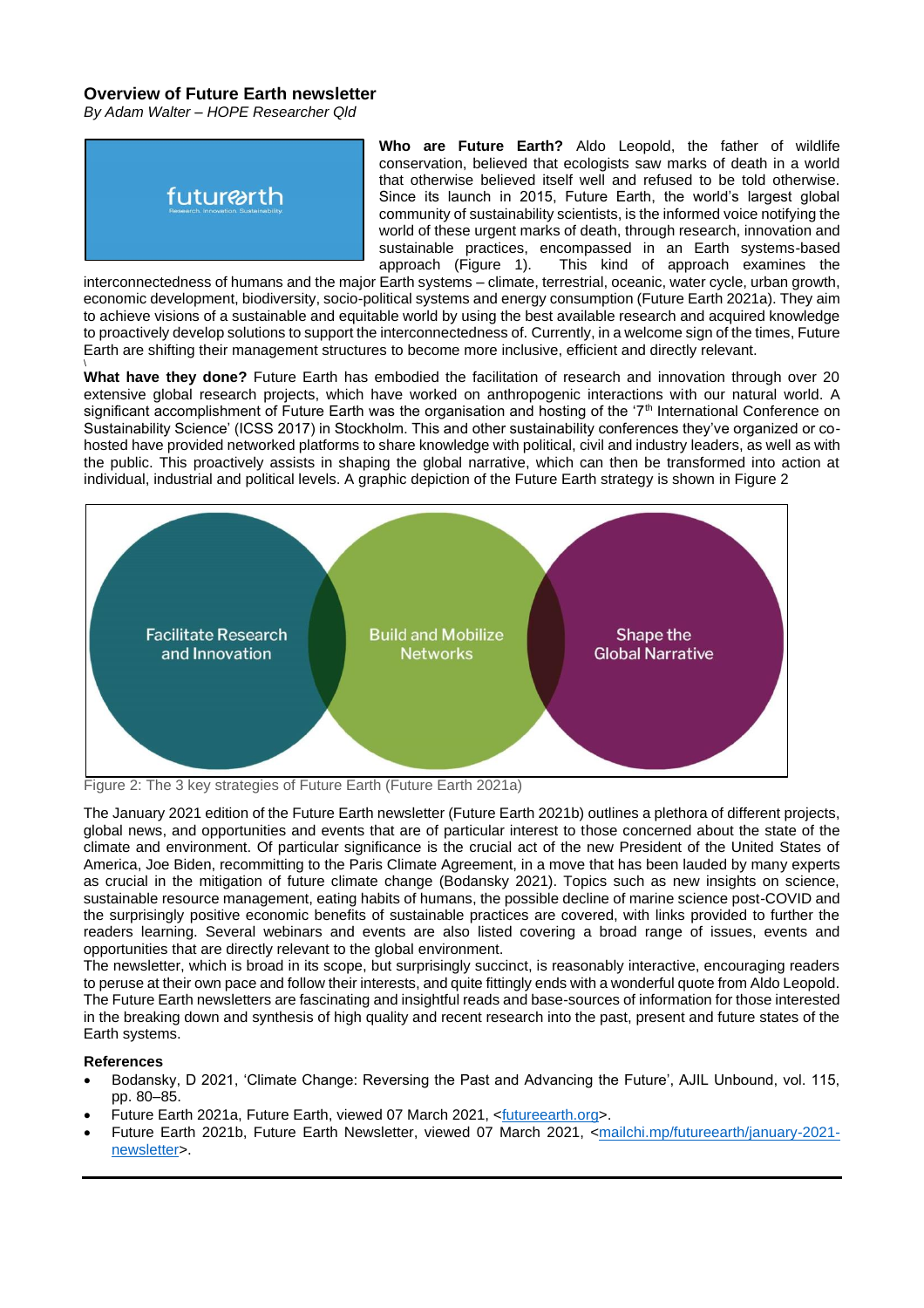# **Project Drawdown – A Drawdown Primer: Farming Our Way Out Of The Climate Crisis**

*By Adam Walter, HOPE volunteer Qld*



*Figure 1: Reaching the moment of "Drawdown"* (Project Drawdown 2020, p.7)

Project Drawdown is a non-profit organisation founded by renowned environmentalist Paul Hawken and Executive Director of the Buckminster Fuller Institute, Amanda Ravenhill. It seeks to provide research, communication and proactive steps towards climate mitigation, with the aim of achieving 'drawdown' – the point whereby global greenhouse gas emissions begin to decline (see **Figure 1**). They accomplish this through a compartmentalised approach that addresses different sectors of society and how they can best act within the parameters of modern technological limitations to move towards drawdown, and thus, stop global warming.

This particular primer, '*Farming Our Way Out Of The Climate Crisis'* is concerned with the current impacts of land use for agricultural practices, and ways in which they can be optimised to minimise impacts on local ecosystems and the global climate.

When we think of greenhouse gas emissions, we tend to limit our scope of thought to the burning of fossil fuels to produce electricity, releasing significant amounts of Carbon Dioxide (CO2) in the process. Whilst this is not an inaccurate perception, it is perhaps a simplistic one that neglects to appropriately consider the plethora of actions that formulate contemporary agricultural practices, such as the release of CO<sup>2</sup> from land clearing, methane (CH<sub>4</sub>) emissions from ruminant livestock and nitrous oxide  $(N_2O)$  emissions, primarily from

manure and synthetic fertilisers. As **Figure 2** highlights, approximately 24% of greenhouse gas emissions come from the food, agriculture and land-use sector, which is fractionally less than the 25% that comes from electricity generation through the burning of fossil fuels.

Globally, 13% of  $CO<sub>2</sub>$  emissions, 44% of CH<sub>4</sub> emissions and 81% of N2O emissions come from the FALU sector (Intergovernmental Panel on Climate Change 2019). This sector undoubtably has a significant role to play in combatting and mitigating climate change. Effecting change within FALU requires both the reduction in greenhouse gas emissions, and the utilisation of regenerative practices to enhance carbon sinks in agricultural land.

A focal point of this primer is the use of regenerative agriculture, defined by Massy (2020, p.551) as "managing landscapes to enable the self-organizational healing of complex-adaptive, natural systems," to create CO<sub>2</sub> 'sinks' to primarily capture and store CO2. The permanence surrounding the storage of  $CO<sub>2</sub>$  within biomass and soils is variable, however. Changes in land use and the increase in environmental disturbances such as drought and fire are



predicted to increase the rate of transformation of carbon sinks to carbon sources. Currently, approximately 41% of our greenhouse gas emissions are captured by oceanic and terrestrial ecosystems. This provides a foundation for the proactive goals of this primer, which ponders the optimisation of our agricultural practices ability to remove carbon from the atmosphere. Several notable ways that this can be achieved include:

i) **The conservation and restoration of tropical forests** – the clearing of these forests is the largest agricultural source of greenhouse gas emissions.

*Figure 2: Greenhouse gas emissions by sector* (Project Drawdown 2020, p.4)

ii) **Optimising animal agriculture** – this is a major source of CH4. Feed additives such as *Gigartina sp.* can limit production of methane gas in ruminants (Maia et al. 2016). Improved vegetative spread and improved manure management can minimise  $N_2O$  emissions, with pasture grasses from the genus *Brachiaria* being able to scavenge manure for nutrients, minimising N<sub>2</sub>O off-gassing.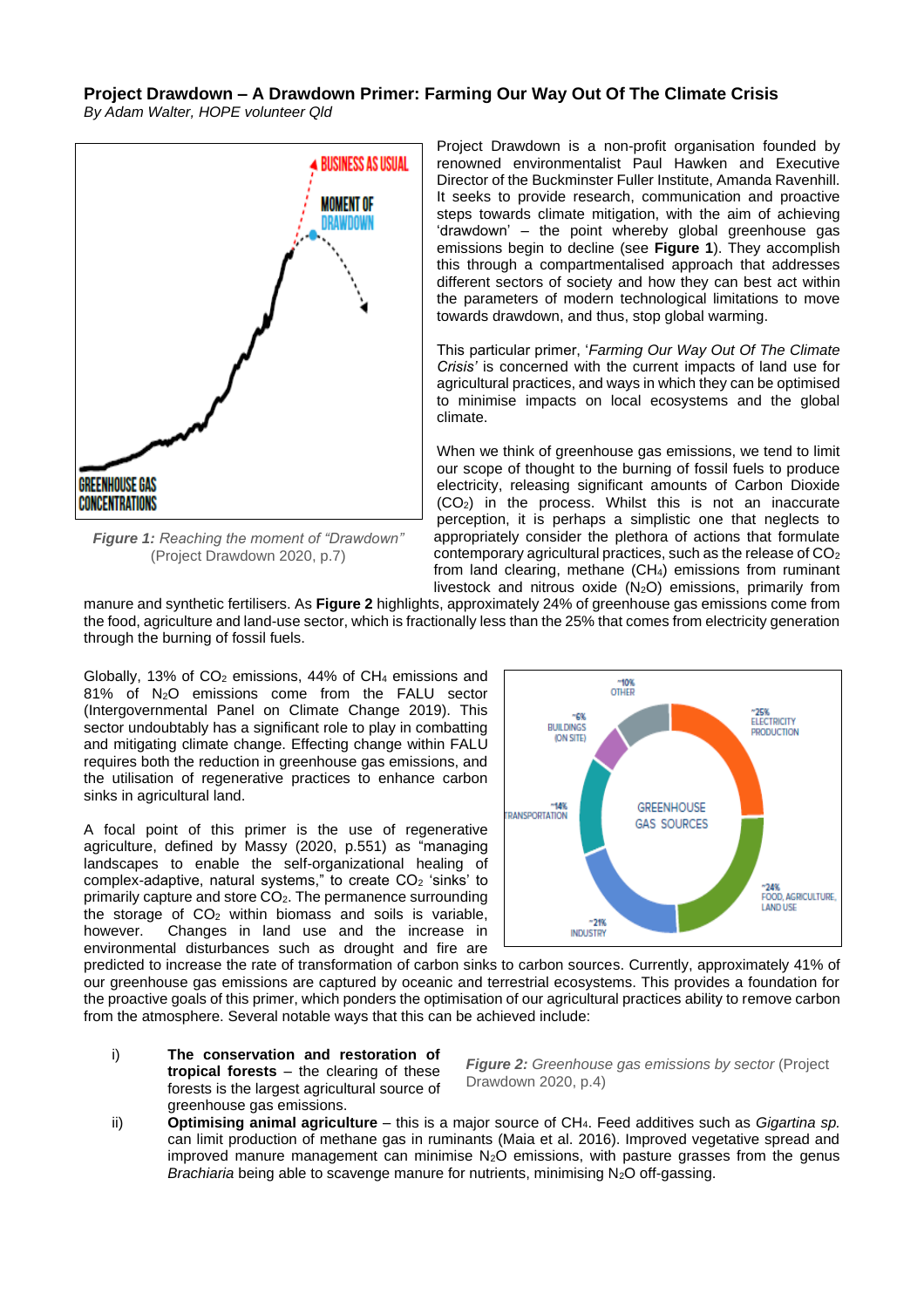- iii) **Optimising rice cultivation** reducing tillage stabilises soils and reduces the emissions of CH4. System of Rice Intensification (SRI) tools such as wide-spacing, intermittent watering and application of compost are useful tools in minimising CH<sup>4</sup> emissions of rice systems.
- iv) **Optimising nitrogen fertiliser use** consultation with agronomists on reducing fertiliser use without impacting yield, as per Spearman's Law of Diminishing Returns (explained in Grossman 2020). Planting clover and other nitrogen-fixing plants is a natural assistant in fertilising and providing nitrogen for plants planted later.
- v) **Recognise fundamental importance of carbon-rich ecosystems** Peatland soils are excellent in the sequestration of carbon, and despite only making up 3% of global soil content, they account for 30% of the worlds soil carbon. The clearing and disturbances of these soils releases a significant quantity of carbon into the atmosphere (Leng, Ahmed & Jalloh 2019).

As individuals, we can also assist in minimising greenhouse gas emissions from the FALU sector by reducing our food wastage and consuming less meat and dairy products.

The utilisation and transformation of working agricultural lands as a potential carbon sink is a form of utilising nature's own carbon sequestration to mitigate further climate change. It is possible for farmers to maximise carbon sequestration potential through the planting of cover crops, effective application of compost and incorporating elements of agroforestry. Biochar may also be an effective economic tool and greatly assist in carbon sequestration as shown in **Figure 3.** 



*Figure 3: The potential of biochar to be carbon negative (Tenenbaum 2009)* 

The suggested ways in which we can create carbon sinks through land use and agriculture, include:

- *i)* **The restoration of forests and planting large areas of trees** Replanting and restoring trees absorbs CO2.
- ii) **Regenerative practices within cropping techniques -** No-till cultivation, cover cropping, and compost application assist the ecological health of the landscape and help restore soil fertility and ecosystem productivity.
- iii) **Perennialising agriculture** *-* this can be achieved using perennial crops and agroforestry systems, whereby trees are integrated into crop production (see **Figure 4**).
- iv) **Adopting Adaptive Multi Paddock systems and adjusting stocking rates** promoting the accumulation of soil carbon through regenerative agricultural techniques can be an effective method of managing grazing lands.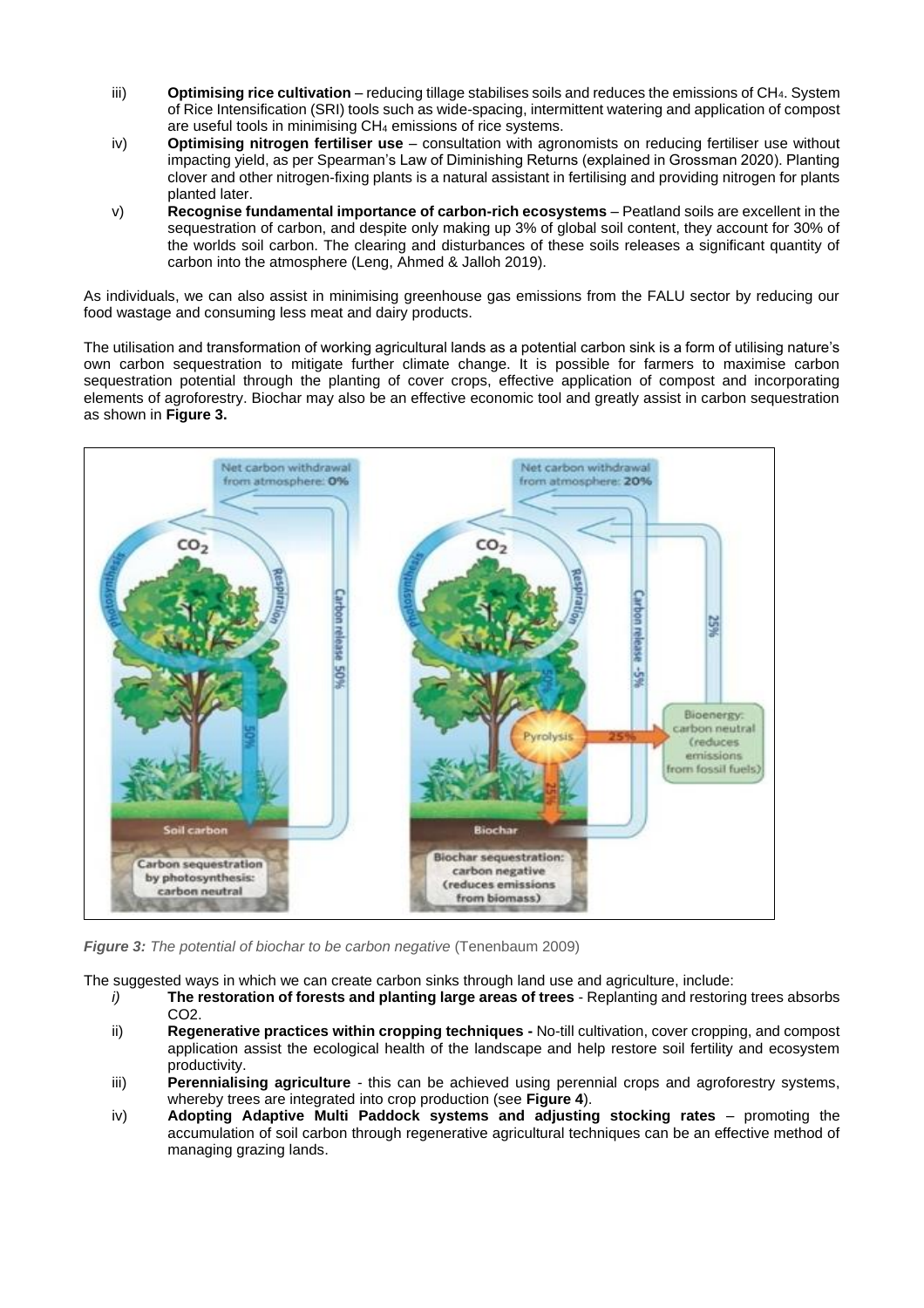

 *Figure 4: Agroforestry - Farmers in Missouri plant rows of pecan trees between annual crops* (USDA National Agroforestry Center 2016). Used under a Creative Commons Attribution 2.0 Generic Licence [\(https://creativecommons.org/licenses/by/2.0/\)](https://creativecommons.org/licenses/by/2.0/).

It is of fundamental importance to recognise however, that many of the optimisations, adaptations and systematic changes listed in this primer are not sufficient to effectively address climate change as standalone measures. A multifaceted approach, whereby emissions from other sectors are also significantly reduced, should be the aim to achieve drawdown.

This primer endorses actions that focus on immediate emission reduction strategies and long-term regenerative agriculture and carbon sequestration optimisation strategies from the agricultural and land use sectors. It does not overstate the capacity of the FALU sector to impact climate change but ensures that we know how important mitigative action in the sector is to our chances of successfully combatting climate change. The recommendations listed align with HOPE's slogan of "Think globally, act locally" in that many can be implemented on an individual or local level, often through simple measures and adjustments. It is a proactive, evidence-based informative piece of writing that contains crucial information that we must enact with relative haste within the FALU sector if we are to achieve drawdown.

#### **References**

Grossman, SA 2020, 'The Duration of Adjuvant Temozolomide in Patients with Glioblastoma and the Law of Diminishing Returns', *Neuro-Oncology*.

Intergovernmental Panel on Climate Change 2019, *Climate Change and Land: an IPCC special report on climate change, desertification, land degradation, sustainable land management, food security, and greenhouse gas fluxes in terrestrial ecosystems*, viewed 12 February 2021, [<https://www.ipcc.ch/site/assets/uploads/2019/11/SRCCL-Full-](https://www.ipcc.ch/site/assets/uploads/2019/11/SRCCL-Full-Report-Compiled-191128.pdf)[Report-Compiled-191128.pdf>](https://www.ipcc.ch/site/assets/uploads/2019/11/SRCCL-Full-Report-Compiled-191128.pdf).

Leng, LY, Ahmed, OH & Jalloh, MB 2019, 'Brief review on climate change and tropical peatlands', *Geoscience Frontiers*, vol. 10, no. 2, pp. 373–380.

Maia, MRG, Fonseca, AJM, Oliveira, HM, Mendonça, C & Cabrita, ARJ 2016, 'The Potential Role of Seaweeds in the Natural Manipulation of Rumen Fermentation and Methane Production', *Scientific Reports*, vol. 6, no. 1, viewed 28 July 2020,

[<https://www.ncbi.nlm.nih.gov/pmc/articles/PMC5004155/>](https://www.ncbi.nlm.nih.gov/pmc/articles/PMC5004155/).

Massy, C 2020, 'COVID-19, the Anthropocene, and transformative change', *Agriculture and Human Values*, vol. 37, no. 3, pp. 551–552.

Project Drawdown 2020, *A Drawdown Primer – Farming Our Way Out Of The Climate Crisis*, Project Drawdown, viewed 12 February 2021,

[<https://drawdown.org/sites/default/files/pdfs/DrawdownPrimer\\_FoodAgLandUse\\_Dec2020\\_01c.pdf>](https://drawdown.org/sites/default/files/pdfs/DrawdownPrimer_FoodAgLandUse_Dec2020_01c.pdf).

Tenenbaum, DJ 2009, 'Biochar: Carbon Mitigation from the Ground Up', *Environmental Health Perspectives*, vol. 117, no. 2.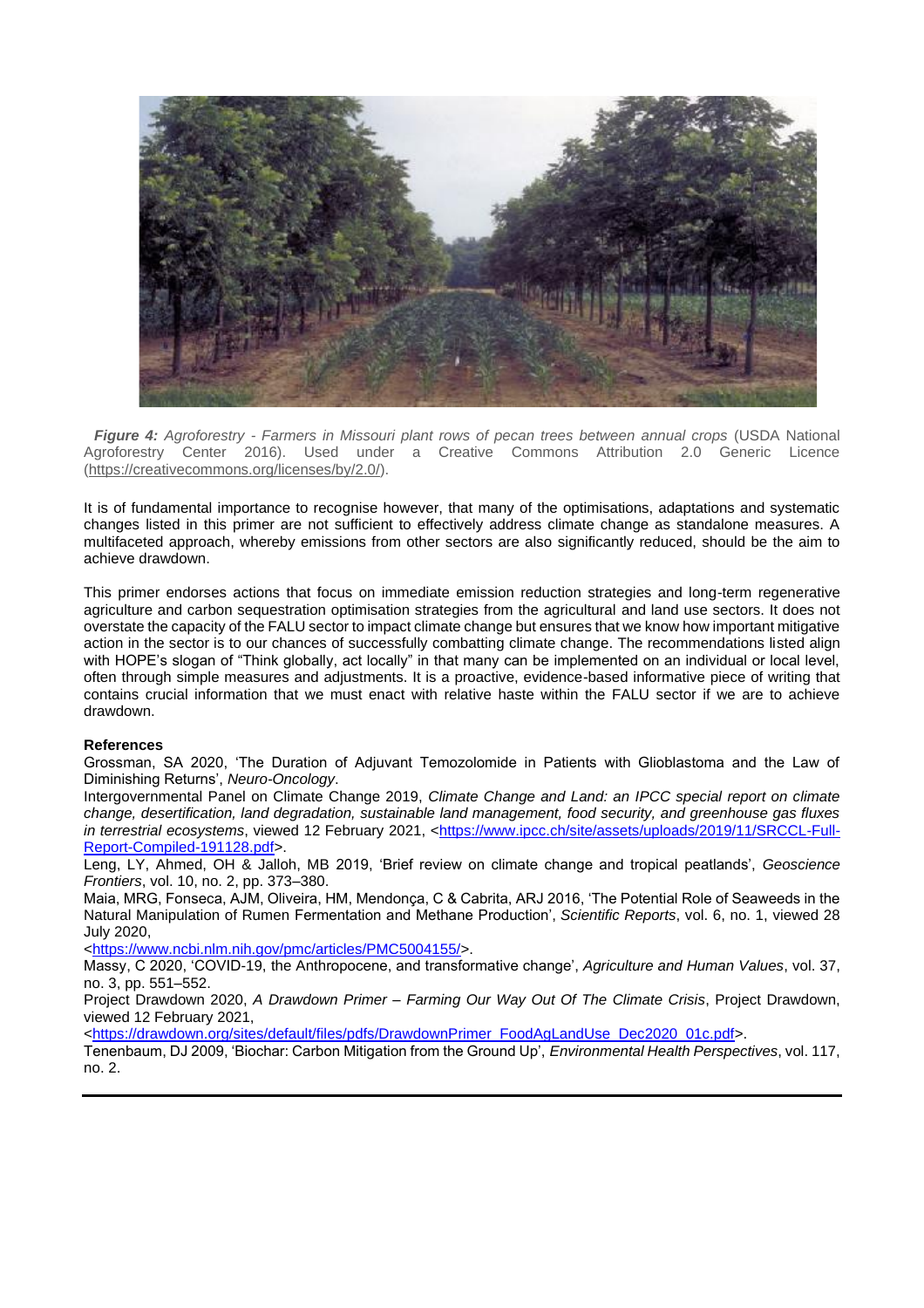# **The Impact of Evolutionary Pressures on Economic Narratives**

*By Anh Ngoc-Lan Huynh, HOPE Researcher (QLD)*

The Impact of Evolutionary Pressures on Economic Narratives was an article written by Dr Carey W. King. Dr. Carey King is Assistant Director and Research Scientist at the Energy Institute at The University of Texas at Austin, with appointments at the Centre for International Energy and Environmental Policy within the Jackson School of Geosciences and McCombs School of Business.



Fig 1. An example of air pollution related consequence from fossil fuel

# **The challenges in consuming energy**

There are various narratives along the two axes of energy and economies due to a comparison of the costs and capabilities from different sources of energy and technology. Each proponent uses narratives to prove the validity of its position. At opposite ends of the energy, the axis involves fossil fuels and renewable energy narratives.

Fossil fuels are most notably high energy density and portability which ensure low cost and high utility. The disadvantage of fossil fuels can be<br>mitigated by enhancing the enhancing the technologies we used to burn them which helps us reshape and control

environment. However, another proponent is to use renewable energy as clean and safe for the environment. In fact, we cannot compare the two sides of fossil fuels and renewable energy without economic narratives. At one end of the spectrum is technological optimism and perpetual GDP growth, and at the other end is technological realism and the need for a steady-state economy or even degrowth toward a steady-state economy.

## **The challenges in energy system**

An energy system cannot understand itself directly that we need to build a model to gain some information about its efficiency. The writer concluded that the maximum power principle explains the system operation clearly. The higher rates of energy consumption induced by a high rate of demand from environments. Since there is no specific principle to measure how energy system should operate, one proponent believes it should base on the need for stakeholder and planning is quite important.

Energy consumption depends on the price of fuels in terms of economic perspectives. Prices that plague the market lack full and accurate information about the costs (especially the environmental and social costs) of production. Prices

can even be determined by reckless whims of buyers and sellers. Even in well-structured markets, where shortterm whims play little role, prices often reflect only a portion of the full costs.

#### **The issues arising from energy system today**

The fossil fuel resources are limited which can be scared by an uncontrollable usage. The writer highlighted the main reasons such as no long-term planning or design. Similarly, markets focus on short-term profits and consumer utility rather than long-term societal goals. Dr King suggested having a price controlling strategy to manage the demand and usage of fossil fuels as generally accepting ways of economic thinking instead of biophysical principles.

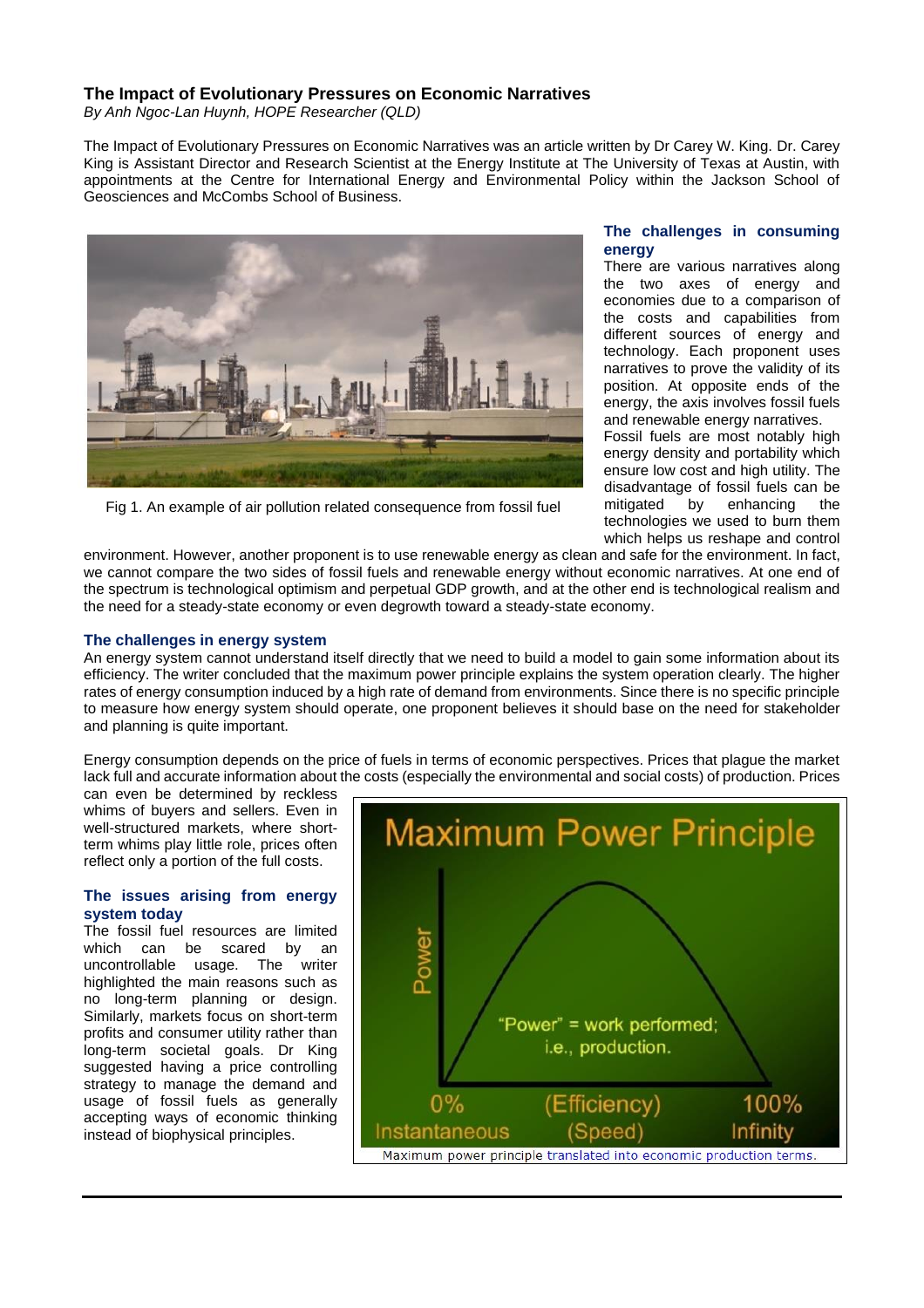# **Review of United Nations Environment Programme & Consumers International (2020). "Can I Recycle This?" A Global Mapping and Assessment of Standards, Labels and Claims on Plastic Packaging.**

*By Sofija Belajcic - HOPE researcher NSW*



This publication provides a mapping and assessment of standards, labels of claims and plastic packaging. It was developed in collaboration with Consumers International and the United Nations Environment Programme [UNEP] and was published in support of the One Planet Network-Wide Plastics Initiative, an initiative focusing on plastic packaging as the main source of marine litter.

In summary, the findings of the report conclude that whilst sustainability information about plastic packaging is being communicated to consumers by businesses, this information is often confusing and misleading, giving rise to inaction on the part of consumers to reduce

waste. The report provides recommendations for policymakers, standards setters and businesses on how to improve the information communicated to consumers, thereby empowering consumers to make more informed choices when it comes to purchase, use and disposal of plastic products.

#### **Scope**

The scope of the report is limited to on-package communications to consumers about the sustainability of plastic packaging and disposable plastic food-ware. Specifically, it focuses on labels and claims found on plastic packaging and the standards and certifications upon which they are based.

The report excludes reusable packaging, food-ware and plastic products. This narrow focus of the report is due to the fact that plastic packaging and disposable food-ware are most prevalent in the ocean. In addition, 40 per cent of plastic packaging is discarded after one use, making its inclusion as a core focus of the report significant in assessing on-package communications.



## **Research methodology**

The report's research methodology included identifying known labels and claims on plastic packaging, mapping labels and claims through online searches and local searches, grouping these labels and claims according to the theme being addressed, developing a framework for the assessment of labels and claims, identifying relevant standards for each theme, using expert knowledge to review the global mapping, developing a comprehensive catalogue of relevant standards, labels, and claims on plastic packaging based on these findings.

## **The key findings of the report are that:**

• There are varying levels of reliability, clarity and transparency of the labels and claims on plastic packaging. In order to ensure cohesiveness, businesses should follow the Guidelines for Providing Product Sustainability Information (UN Environment and ITC 2017) in their plastic packaging communications.

• Consumers find labels and claims very confusing so definitions about the content and reusability of plastic packaging need to be harmonised at a global level.

• Standards, labels and claims need to better reflect actual conditions in order to bridge the gap between what the claims say and what actually happens to the product once it is discarded.

• The 'chasing arrows' symbol is sometimes used for labels and claims not relating to recyclability which leads to consumer confusion. For example, the resin identification code, which identifies what type of plastic the product is made from, is often mistaken for being an indicator of the recyclability of the packaging. This is because it uses the 'chasing arrows' symbol just like the original recycle icon. Another example is the "Green Dot" label which indicates that for such packaging, a financial contribution has been paid to a qualified national packaging recovery organisation. However, this label is also confused with recyclability. Therefore, the use of the 'chasing arrows' symbol should be restricted to indicating recyclability.

• Businesses should adopt clear and well-designed recyclability labels which reduce consumer confusion and ensure policies are properly enforced. For example, the Australasian Recycling Label received a positive net assessment for clarity, accessibility and reliability, with the assessment noting that it contained specific instructions, was easy to use and was also consistent.

Based on the findings, the report's recommendations are for businesses to adopt clearer labels and claims which provide practical information to consumers and clearly highlight the recyclability of the packaging and how to recycle the packaging. Specifically, the following recommendations were noted in the report: